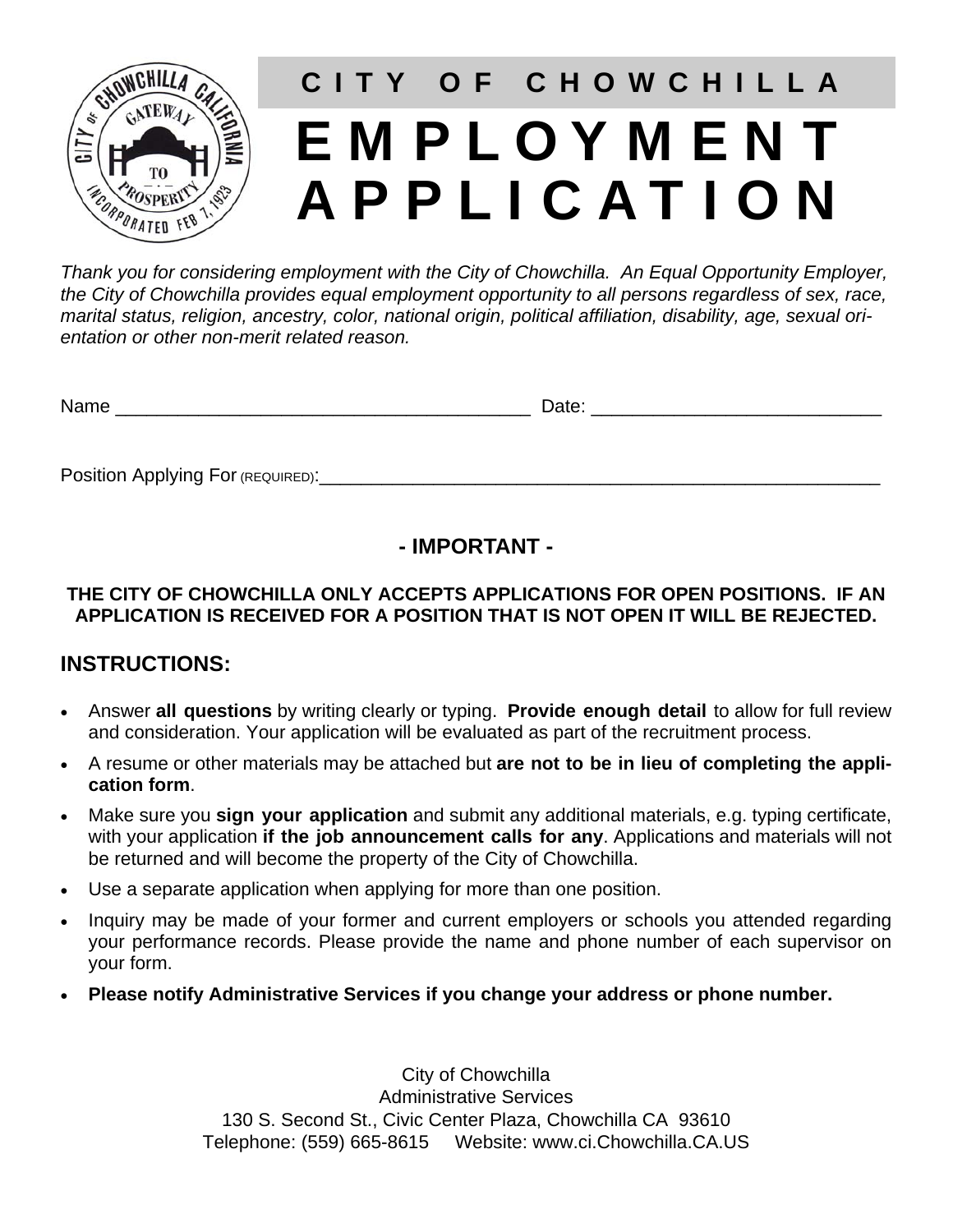| SHOWGHILLA<br>GATERAL<br>os<br><b>EQRNIA</b><br>117<br>NOORPORATED FEB                                                                                                                                                               |                                   |                                                  | <b>APPLICATION FOR EMPLOYMENT</b><br><b>CITY OF CHOWCHILLA</b><br><b>ADMINISTRATIVE SERVICES DEPARTMENT</b><br>130 S. SECOND ST., CIVIC CENTER PLAZA, CHOWCHILLA CA 93610<br>(559) 665-8615<br>www.ci.Chowchilla.CA.US<br><b>An Equal Opportunity Employer</b>                            |  |  |
|--------------------------------------------------------------------------------------------------------------------------------------------------------------------------------------------------------------------------------------|-----------------------------------|--------------------------------------------------|-------------------------------------------------------------------------------------------------------------------------------------------------------------------------------------------------------------------------------------------------------------------------------------------|--|--|
| POSITION/TITLE <b>And CONTACT CONTACT CONTACT AND CONTACT CONTACT CONTACT CONTACT CONTACT CONTACT CONTACT CONTACT CONTACT CONTACT CONTACT CONTACT CONTACT CONTACT CONTACT CONTACT CONTACT CONTACT CONTACT CONTACT CONTACT CONTAC</b> |                                   |                                                  | FOR PERSONNEL USE ONLY                                                                                                                                                                                                                                                                    |  |  |
|                                                                                                                                                                                                                                      |                                   |                                                  |                                                                                                                                                                                                                                                                                           |  |  |
|                                                                                                                                                                                                                                      |                                   |                                                  |                                                                                                                                                                                                                                                                                           |  |  |
| ADDRESS                                                                                                                                                                                                                              |                                   |                                                  | <b>OTHER</b>                                                                                                                                                                                                                                                                              |  |  |
| <b>NUMBER</b>                                                                                                                                                                                                                        |                                   |                                                  |                                                                                                                                                                                                                                                                                           |  |  |
| <b>CITY</b><br>PHONE: HOME () CELL ()                                                                                                                                                                                                | <b>STATE</b><br><b>BUSINESS</b> ( | $7$ IP                                           |                                                                                                                                                                                                                                                                                           |  |  |
| MAY WE CONTACT YOU AT YOUR BUSINESS NUMBER?                                                                                                                                                                                          |                                   | <b>No</b><br><b>YES</b>                          |                                                                                                                                                                                                                                                                                           |  |  |
|                                                                                                                                                                                                                                      |                                   |                                                  | NOTE: THIS APPLICATION MAY BE CONSIDERED A PART OF YOUR TEST FOR THIS JOB. FILL OUT CAREFULLY AND COMPLETELY.                                                                                                                                                                             |  |  |
|                                                                                                                                                                                                                                      |                                   | RESUMES NOT ACCEPTED IN LIEU OF CITY APPLICATION | <b>EXPERIENCE:</b> LIST THE POSITIONS YOU HAVE HELD STARTING WITH YOUR CURRENT OR MOST RECENT POSITION. PLEASE GIVE ENOUGH INFORMATION TO<br>ALLOW FOR REVIEW AND EVALUATION OF YOUR WORK EXPERIENCE AND ABILITIES. INCLUDE PAID OR UNPAID, FULL OR PART-TIME, MILITARY, SUMMER JOBS ETC. |  |  |
| FROM: MO.______/YR_________                                                                                                                                                                                                          | FULL TIME L<br>PART TIME          |                                                  |                                                                                                                                                                                                                                                                                           |  |  |
| To                                                                                                                                                                                                                                   |                                   |                                                  | ADDRESS __________________________________CITY _________________________________                                                                                                                                                                                                          |  |  |
|                                                                                                                                                                                                                                      | <b>HR.S PER WFFK</b>              |                                                  |                                                                                                                                                                                                                                                                                           |  |  |
|                                                                                                                                                                                                                                      |                                   |                                                  |                                                                                                                                                                                                                                                                                           |  |  |
| NUMBER OF<br><b>EMPLOYEES SUPERVISED</b>                                                                                                                                                                                             | <b>REASON FOR LEAVING</b>         |                                                  |                                                                                                                                                                                                                                                                                           |  |  |
|                                                                                                                                                                                                                                      | FULL TIME $\Box$<br>PART TIME     |                                                  | EMPLOYER'S NAME CONTROL CONTROL CONTROL CONTROL CONTROL CONTROL CONTROL CONTROL CONTROL CONTROL CONTROL CONTROL CONTROL CONTROL CONTROL CONTROL CONTROL CONTROL CONTROL CONTROL CONTROL CONTROL CONTROL CONTROL CONTROL CONTRO                                                            |  |  |
| $MO.$ /YR $\overline{\phantom{aa}}$<br>To                                                                                                                                                                                            |                                   |                                                  |                                                                                                                                                                                                                                                                                           |  |  |
|                                                                                                                                                                                                                                      | HR.S PER WEEK                     |                                                  |                                                                                                                                                                                                                                                                                           |  |  |
|                                                                                                                                                                                                                                      |                                   |                                                  |                                                                                                                                                                                                                                                                                           |  |  |
| <b>NUMBER OF</b>                                                                                                                                                                                                                     |                                   |                                                  |                                                                                                                                                                                                                                                                                           |  |  |
| FROM: MO.______/YR_________<br>$MO.$ /YR<br>To                                                                                                                                                                                       | FULL TIME<br>PART TIME            |                                                  |                                                                                                                                                                                                                                                                                           |  |  |
|                                                                                                                                                                                                                                      |                                   |                                                  |                                                                                                                                                                                                                                                                                           |  |  |
|                                                                                                                                                                                                                                      | <b>HR.S PER WEEK</b>              |                                                  | SUPERVISOR'S NAME/PHONE <b>SUPERVISOR'S</b>                                                                                                                                                                                                                                               |  |  |
|                                                                                                                                                                                                                                      |                                   |                                                  |                                                                                                                                                                                                                                                                                           |  |  |
| <b>NUMBER OF</b>                                                                                                                                                                                                                     |                                   |                                                  |                                                                                                                                                                                                                                                                                           |  |  |
|                                                                                                                                                                                                                                      |                                   |                                                  |                                                                                                                                                                                                                                                                                           |  |  |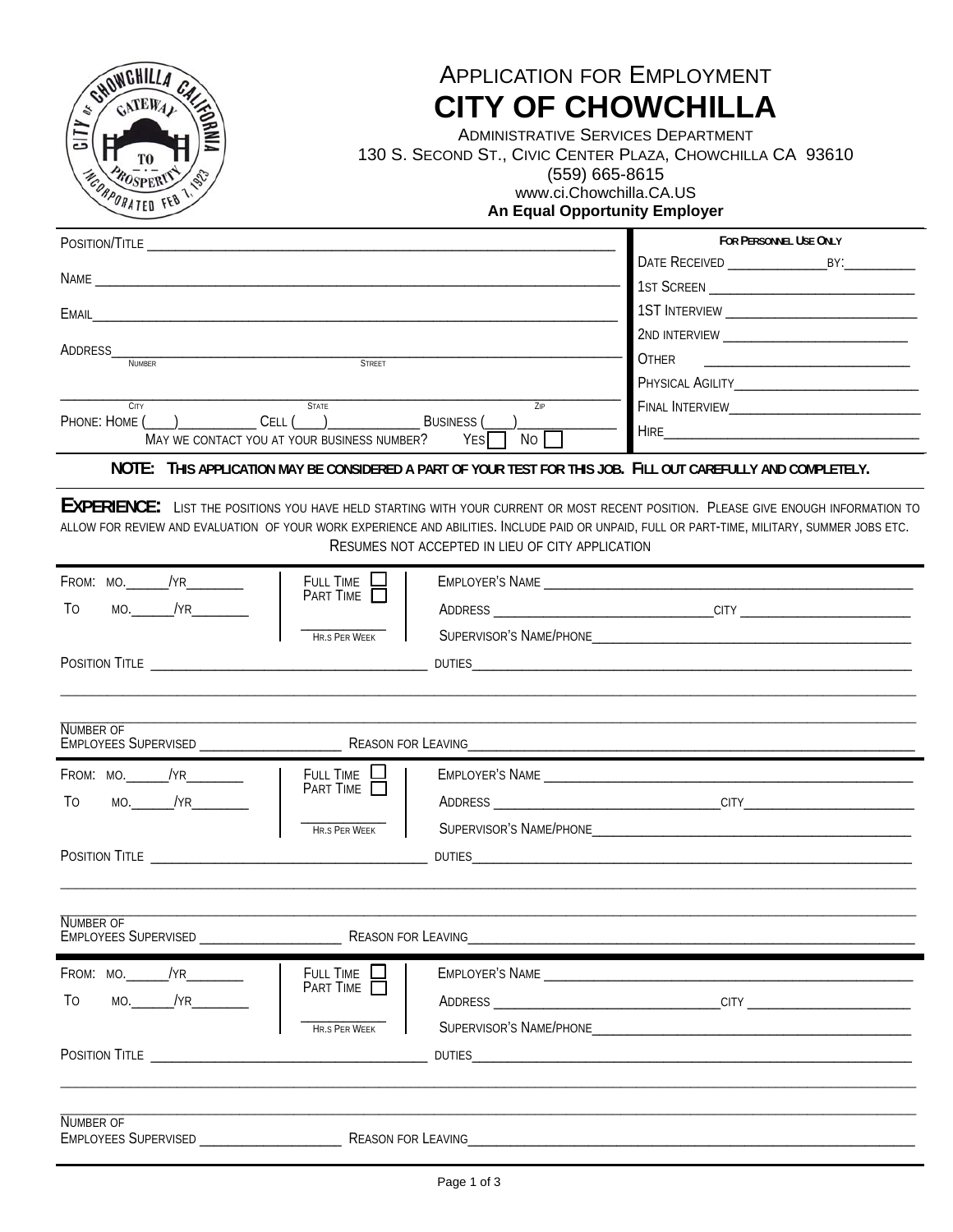| CITY                                                                                                                                                                                                                                      | <b>APPLICATION FOR EMPLOYMENT</b><br><b>CITY OF CHOWCHILLA</b><br><b>ADMINISTRATIVE SERVICES DEPARTMENT</b><br>130 S. SECOND ST., CIVIC CENTER PLAZA, CHOWCHILLA CA 93610 |                             |                             |            |                              |  |  |
|-------------------------------------------------------------------------------------------------------------------------------------------------------------------------------------------------------------------------------------------|---------------------------------------------------------------------------------------------------------------------------------------------------------------------------|-----------------------------|-----------------------------|------------|------------------------------|--|--|
| $FROM: MO.$ $/YR$<br>$MO.$ /YR<br>T <sub>0</sub>                                                                                                                                                                                          | FULL TIME $\Box$<br>PART TIME<br>HRS. PER WEEK                                                                                                                            |                             |                             |            |                              |  |  |
|                                                                                                                                                                                                                                           |                                                                                                                                                                           |                             |                             |            |                              |  |  |
| <b>NUMBER OF</b>                                                                                                                                                                                                                          |                                                                                                                                                                           |                             |                             |            |                              |  |  |
| EDUCATION:                                                                                                                                                                                                                                |                                                                                                                                                                           |                             |                             |            |                              |  |  |
| DO YOU HAVE A GED CERTIFICATE?                                                                                                                                                                                                            | YES II                                                                                                                                                                    |                             |                             | No L<br>NO |                              |  |  |
| <b>COLLEGE OR UNIVERSITY NAME AND LOCATION</b>                                                                                                                                                                                            | COURSE OR<br><b>MAJOR</b>                                                                                                                                                 | <b>UNITS</b><br>ACCUMULATED | DID YOU<br><b>GRADUATE?</b> | DEGREE     | <b>LAST YEAR</b><br>ATTENDED |  |  |
|                                                                                                                                                                                                                                           |                                                                                                                                                                           |                             |                             |            |                              |  |  |
|                                                                                                                                                                                                                                           |                                                                                                                                                                           |                             |                             |            |                              |  |  |
| <b>BUSINESS, TECH, TRADE OR NIGHTSCHOOL</b>                                                                                                                                                                                               | <b>COURSE</b>                                                                                                                                                             | <b>DATES</b>                | UNITS<br>ACCUMULATED        | COMPLETED  |                              |  |  |
|                                                                                                                                                                                                                                           |                                                                                                                                                                           |                             |                             |            |                              |  |  |
| POST ACADEMY                                                                                                                                                                                                                              | <b>CERTIFICATE</b>                                                                                                                                                        | <b>DATES</b>                | UNITS<br>ACCUMULATED        | COMPLETED  |                              |  |  |
| CERTIFICATES, LICENSES, OR MEMBERSHIPS:                                                                                                                                                                                                   |                                                                                                                                                                           |                             |                             |            |                              |  |  |
| DO YOU HAVE A VALID CALIFORNIA DRIVER'S LICENSE?: YES NUMBER_____________________ CLASS______ NONIFROOT IF NO, CAN YOU PROVIDE                                                                                                            |                                                                                                                                                                           |                             |                             |            | ONE IF HIRED?                |  |  |
| DO YOU HAVE ANY PHYSICAL LIMITATIONS WHICH WOULD PREVENT YOU FROM PERFORMING THE ESSENTIAL FUNCTIONS OF THE POSITION, WITH OR WITHOUT<br>REASONABLE ACCOMMODATION? YES NO<br>CAN YOU MEET THE ATTENDANCE REQUIREMENTS OF THIS JOB? YES NO |                                                                                                                                                                           |                             |                             |            |                              |  |  |